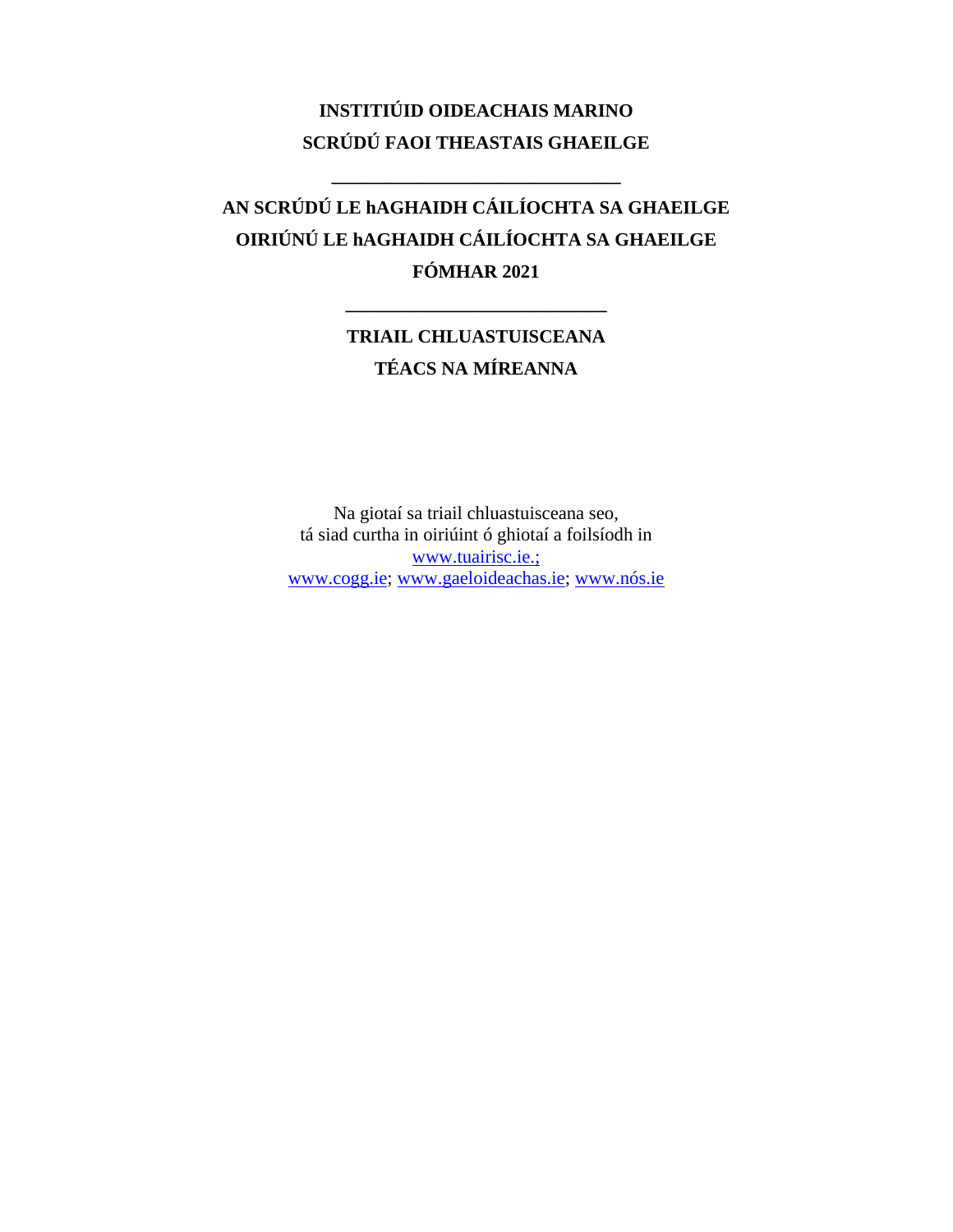Institiúid Oideachais Marino, 2021.

An Cháilíocht sa Ghaeilge.

Triail Chluastuisceana.

Leanfaidh an triail seo ar feadh beagnach uair an chloig. Iarrtar ort éisteacht leis na giotaí cainte ar fad agus leis na treoracha a chloisfidh tú ar an téip.

Tá trí roinn sa triail: Roinn A: Fógraí Roinn B: Comhráite Roinn C: Míreanna Nuachta

Tá na treoracha agus na ceisteanna a bhaineann le gach ceann de na trí roinn sin, clóbhuailte ar do pháipéar scrúdaithe.

# **[Bleep]**

Roinn A: Léigh ar do pháipéar scrúdaithe na treoracha agus na ceisteanna a bhaineann le Roinn A.

```
[Bleep]
[30 seconds gap]
[Bleep]
```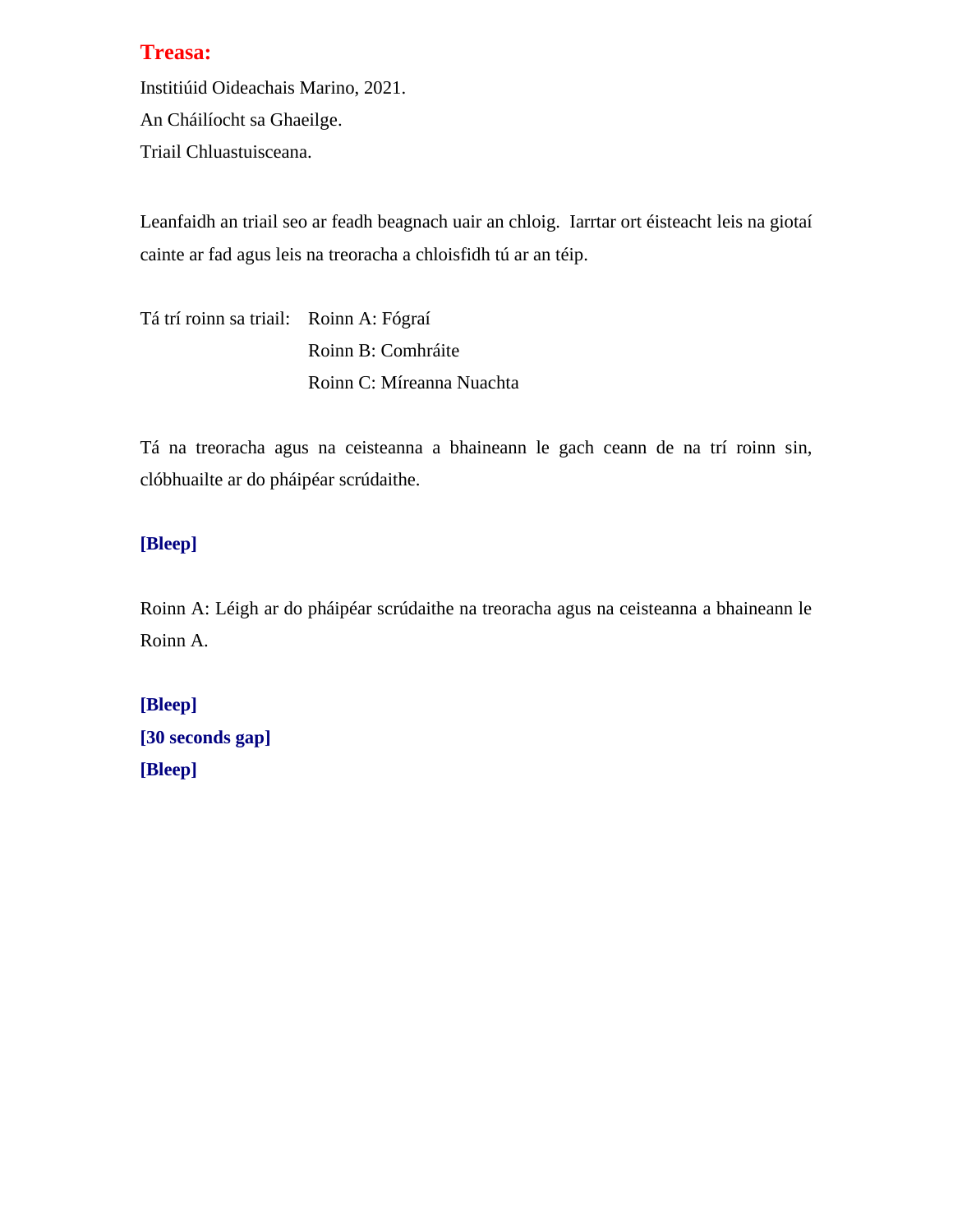# **Treasa: Fógra 1**

#### **(Canúint na Mumhan)**

## **Áine:**

Fógra anseo ón gComhairle Náisiúnta Curaclaim agus Measúnachta (an CNCM). Tá leagan Gaeilge de Ghluais Mhatamaitice na CNCM ar fáil anois. Is acmhainn í seo a thacóidh le Curaclam Matamaitice na Bunscoile. Cabhróidh an ghluais le múinteoirí nuair a bheidh ceachtanna matamaitice á bpleanáil acu agus cabhróidh an ghluais le tuismitheoirí nuair a bheidh siad ag plé le hobair bhaile a bpáistí.

Tugtar sainmhínithe i nGaeilge shimplí ar théarmaí coitianta matamaitice sa Ghluais Mhatamaitice agus tá léaráidí cabhracha in aice le roinnt de na téarmaí. Mínítear téarmaí ar nós: comhthreomhar, dronuillinn, fachtóir, meán agus mód.

Is féidir an acmhainn iontach seo a fháil ar shuíomh idirlín na CNCM. Tá an CNCM tiomanta do bheith ag comhoibriú le foghlaimeoirí, múinteoirí agus tuismitheoirí agus is féidir teagmháil a dhéanamh linn trí ghlao a chur orainn ag: 01 6617177.

**[Bleep] [45 seconds gap] [Bleep] [Repeat above text]**

**[Bleep]**

**[45 seconds gap]**

**[Bleep]**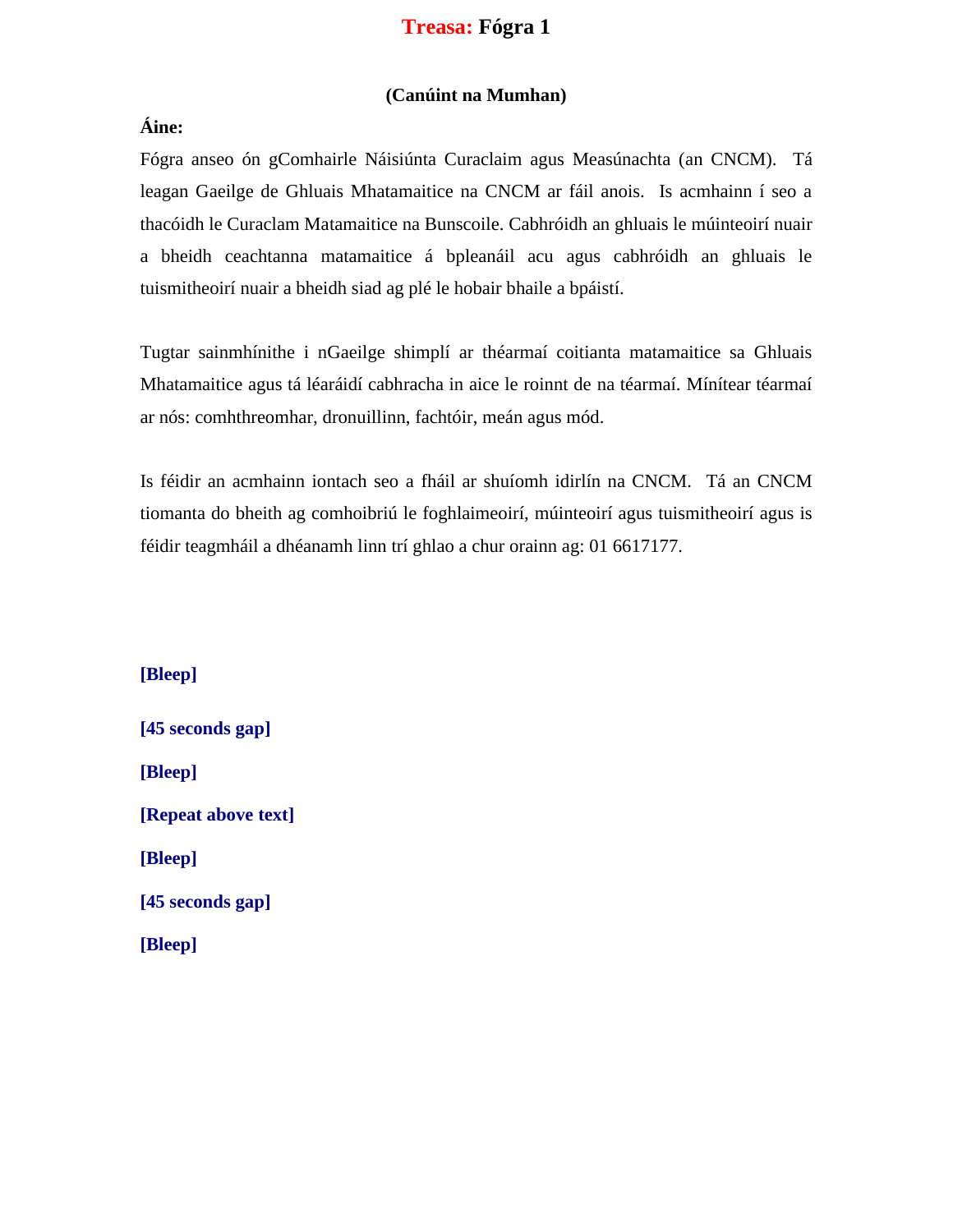# **Treasa: Fógra 2**

#### **(Canúint Chonnacht)**

#### **Seosamh:**

Fógraíonn *Spraoi* go bhfuil folúntas acu do Mhaoirseoir Foirne. Is é an príomhdhualgas a bheidh ar an duine a cheapfar ná foireann de chúigear cúntóirí a bhainistiú.

Cuireann *Spraoi* clár iarscoile ar fáil do pháistí bunscoile. Bíonn béim ar an súgradh agus cinntítear go mbíonn atmaisféar difriúil ón seomra ranga sa chlár. Cabhraítear le páistí a n-obair bhaile a dhéanamh ar a luas féin ach tugtar go leor deiseanna, freisin, do pháistí a bheith páirteach i ngníomhaíochtaí cruthaitheacha agus spóirt.

Tá tuilleadh eolais ar fáil trí ríomhphost a chur chuig [orlaith@spraoi.ie.](mailto:orlaith@spraoi.ie) Is féidir litir iarratais agus CV a sheoladh chuig: An Bainisteoir, *Spraoi*, Indreabhán, Contae na Gaillimhe. Is é an spriocdháta d'iarratais ná an seachtú lá de Mheán Fómhair. Ní ghlacfar le hiarratais i ndiaidh an spriocdháta.

#### **[Bleep]**

**[45 seconds gap] [Bleep] [Repeat above text] [Bleep] [45 seconds gap] [Bleep]**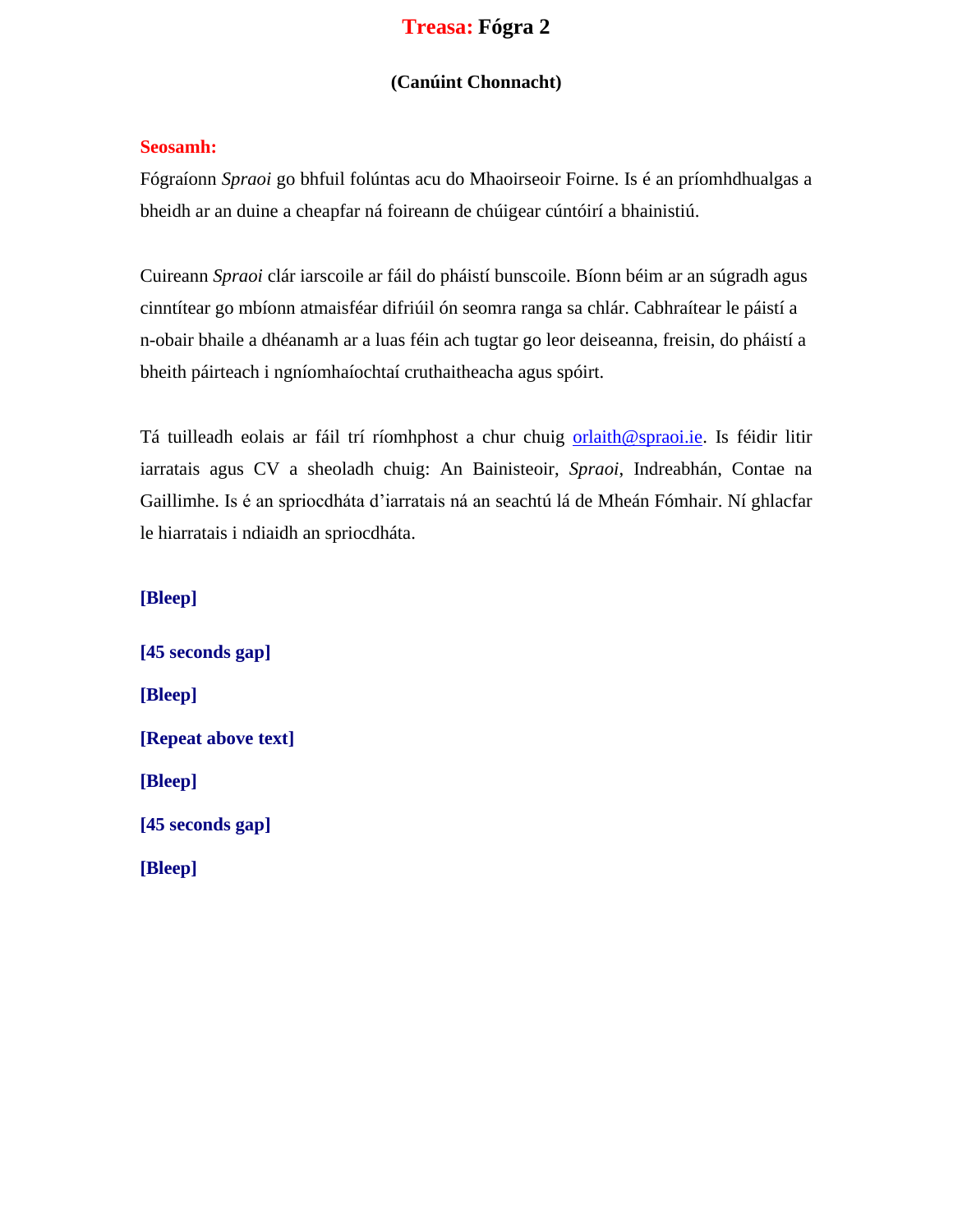# **Treasa: Fógra 3**

### **(Canúint Uladh)**

#### **Muiris:**

Fógra anseo ó *Gaeloideachas* faoin scéim 'Ar Scáth a Chéile.' Sa scéim seo, cuireann *Gaeloideachas* deontas de chúig chéad euro ar fáil chun cabhrú le scoileanna imeachtaí gairmiúla a eagrú le scoileanna eile ina réigiún. Is í an aidhm atá leis an scéim ná a chur ar chumas múinteoirí bualadh le múinteoirí ó scoileanna eile chun a bheith ag foghlaim óna chéile.

Mar chuid den scéim, d'fhéadfaí forbairt ghairmiúil leanúnach do mhúinteoirí a eagrú nó d'fhéadfaí teacht le chéile a eagrú do phríomhoidí chun ceisteanna ceannaireachta a phlé. Is féidir leis na himeachtaí a bheith foirmiúil nó neamhfhoirmiúil.

Tá téarmaí agus coinníollacha na scéime ar fáil trí ríomhphost a chur chuig [ciara@galeoideachas.ie](mailto:ciara@galeoideachas.ie) agus fáiltíonn *Gaeloideachas* roimh cheisteanna faoin scéim. Is féidir ceisteanna a ardú trí scairt a chur ar Ciara ag 018057736.

**[Bleep] [45 seconds gap] [Bleep] [Repeat above text] [Bleep] [45 seconds gap] [Bleep] [Bleep]**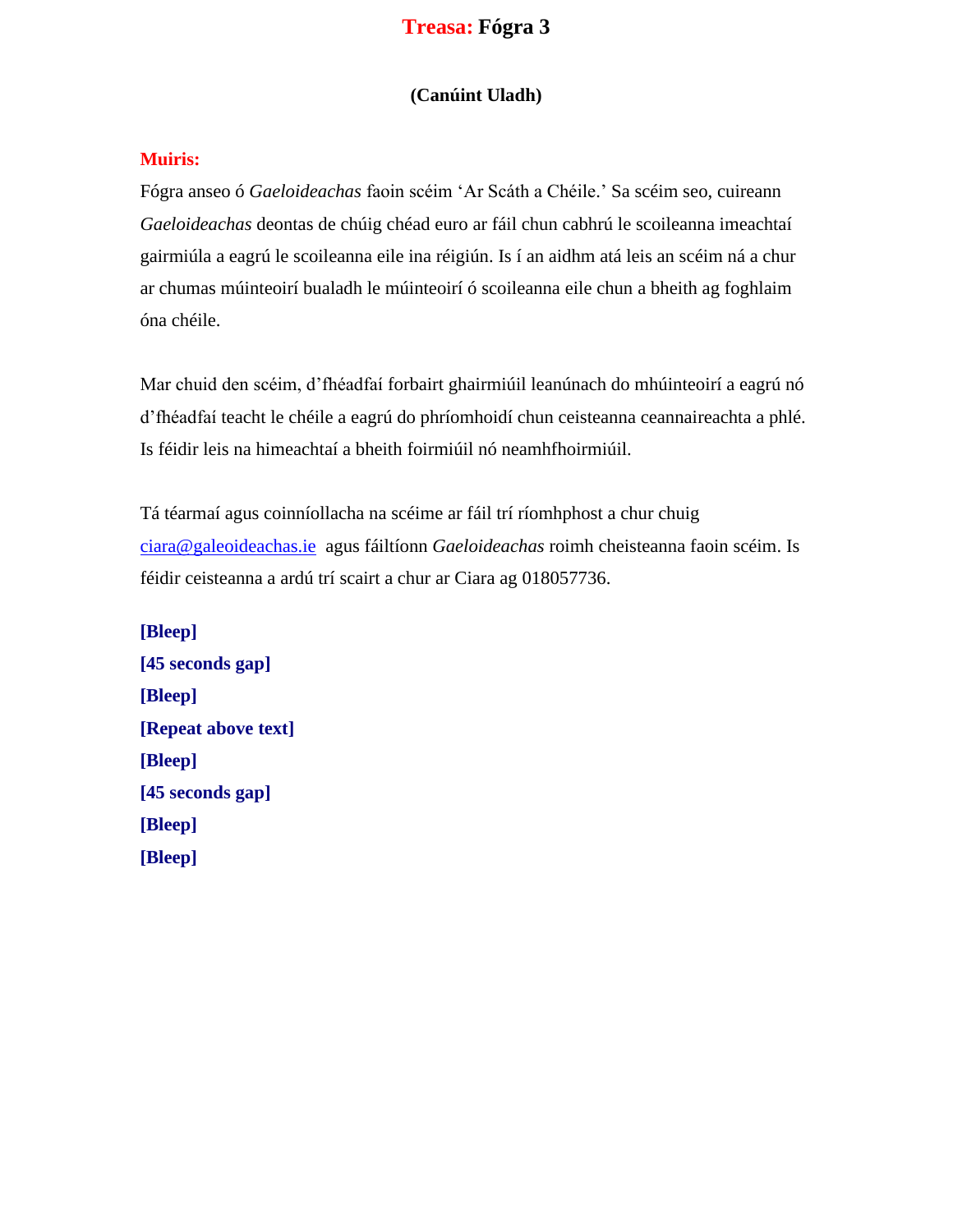Roinn B: Léigh ar do pháipéar scrúdaithe na treoracha agus na ceisteanna a bhaineann le Roinn B.

**[Bleep] [30 seconds gap] [Bleep]**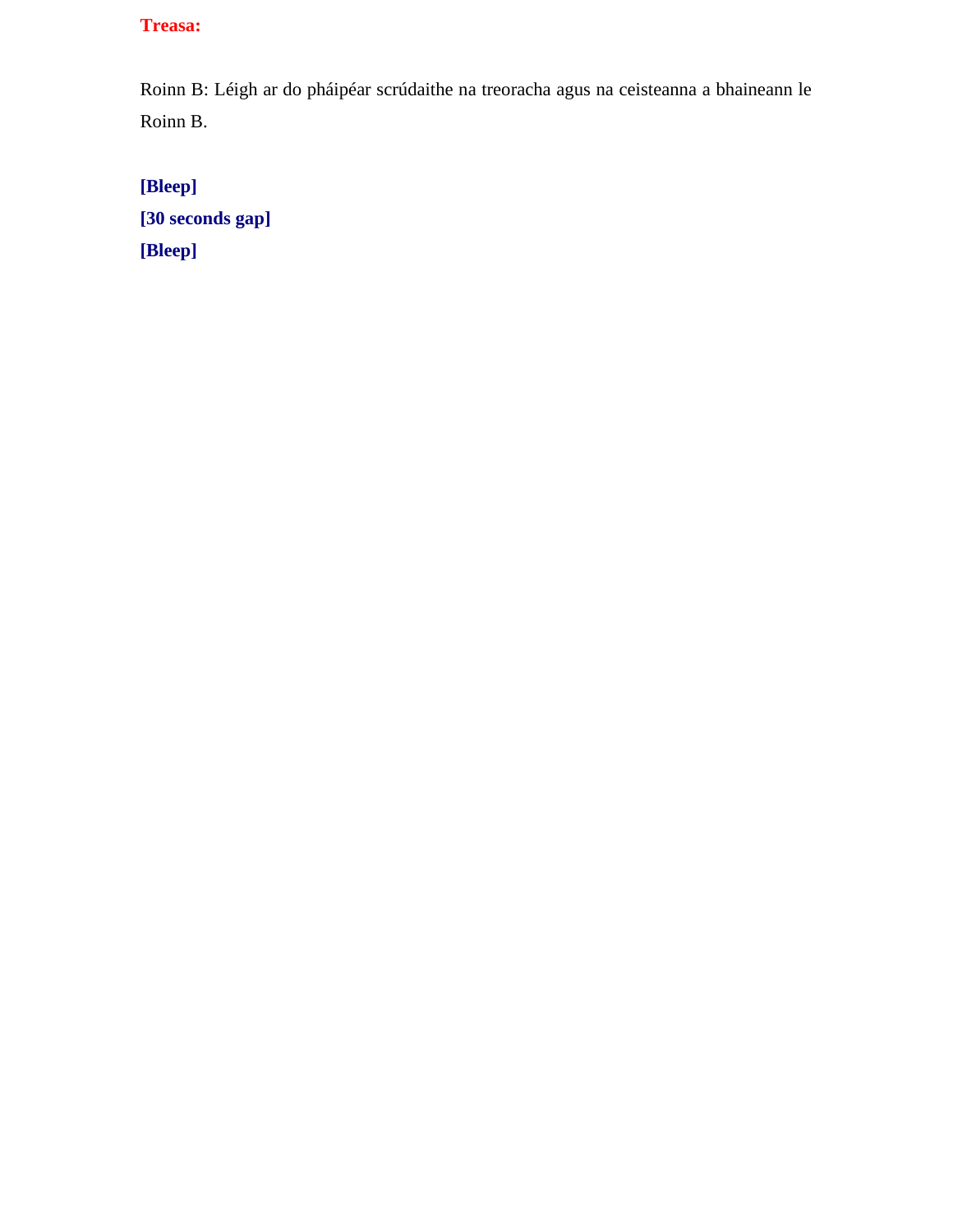### **Treasa: Comhrá I (Canúint na Mumhan)**

| Ciarán:<br>(Tomás)   | Tá brón orm, a Chaitríona, go bhfuilim déanach, ach chaill mé an bus ar a<br>leath uair tar éis a dó agus bhí orm fanacht do cheann eile.                                                                                                                          |
|----------------------|--------------------------------------------------------------------------------------------------------------------------------------------------------------------------------------------------------------------------------------------------------------------|
| Caitríona:<br>(Aine) | Ná bí buartha, a Chiaráin. Tá foireann camógaíochta<br>na gcailíní sóisearacha fós ar an bpáirc ag traenáil. Theastaigh uaim<br>bualadh leat anseo chun labhairt faoi thairiscint atá agam duit.                                                                   |
| Ciarán:              | Tairiscint. Cén tairiscint í sin?                                                                                                                                                                                                                                  |
| Caitríona:           | An mbeadh spéis agat a bheith i do bhainisteoir orthu?                                                                                                                                                                                                             |
| Ciarán:              | Bainisteoir ar fhoireann na gcailíní?                                                                                                                                                                                                                              |
| Caitríona:           | 'Sea. Tá taithí agat mar roghnóir, is múinteoir bunscoile thú le scileanna<br>múinteoireachta den scoth agus tá Gaeilge líofa agat.                                                                                                                                |
| Ciarán:              | Ach níl aon taithí agam mar bhainisteoir, a Chaitríona.                                                                                                                                                                                                            |
| Caitríona:           | Níl ach beidh mé in ann cúnamh a thabhairt duit ag an tús agus d'fhéadfá<br>cúrsa sa chóitseáil foirne a dhéanamh le Cumann Lúthchleas Gael ansin.                                                                                                                 |
| Ciarán:              | An gcuireann siad cúrsaí den chineáil sin ar fáil?                                                                                                                                                                                                                 |
| Caitríona:           | Cuireann. Beidh an chéad chúrsa eile ar siúl ar an dara deireadh<br>seachtaine i Mí Mheán Fómhair. Bíonn na cúrsaí sin go hiontach.<br>Cuireann siad béim ar an spraoi agus ar chothú na féinmhuiníne.                                                             |
| Ciarán:              | Bheadh sé sin an-spéisiúil.                                                                                                                                                                                                                                        |
| Caitríona:           | Bheadh ort dul trí ghrinnfhiosrúchán an Gharda Síochána, ar ndóigh, ach<br>tá taithí agat air sin ón scoil.                                                                                                                                                        |
| Ciarán:              | Tá go cinnte. 'Bhfuil a fhios agat, a Chaitríona, tá an-spéis agam i do<br>thairiscint ach beidh orm labhairt le mo bhean chéile, Sorcha, ar dtús. An<br>mbeadh sé ceart go leor dá dtiocfainn ar ais chugat le freagra ag deireadh<br>na seachtaine seo chugainn? |
| Caitríona:           | Bheadh sé sin go diail, a Chiaráin! Go raibh míle maith agat!                                                                                                                                                                                                      |

**[Bleep] [45 seconds gap] [Bleep] [Repeat above text] [Bleep] [45 seconds gap] [Bleep] [Repeat above text] [Bleep] [45 seconds gap] [Bleep]**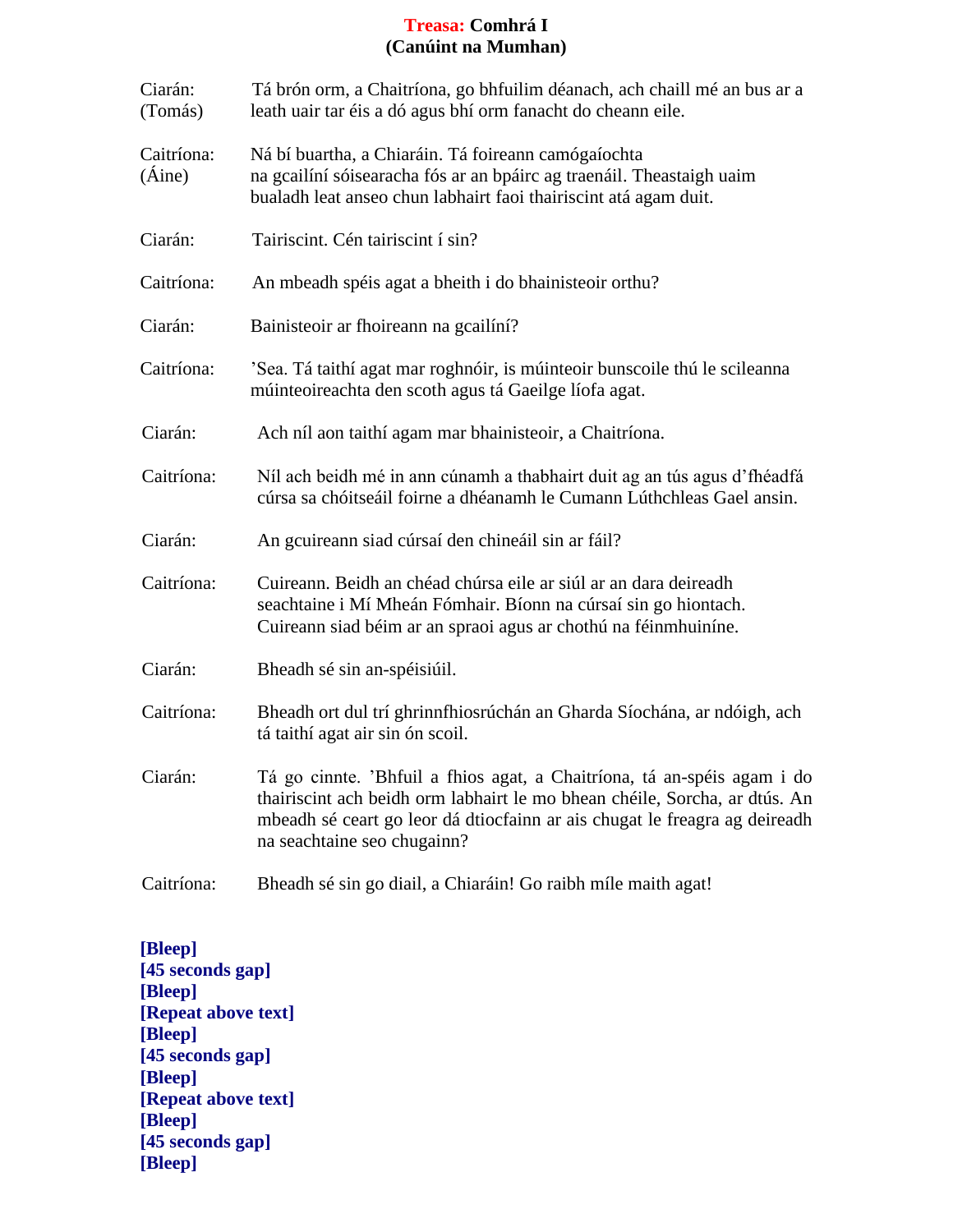### **Treasa: Comhrá 2 (Canúint Chonnacht)**

| Bríd:<br>(Treasa)    | Dia duit, a Éamoinn. Cén chaoi a bhfuil tú?                                                                                                                                           |
|----------------------|---------------------------------------------------------------------------------------------------------------------------------------------------------------------------------------|
| Éamonn:<br>(Seosamh) | Dia is Muire duit, a Bhríd. Táim go maith. Cén chaoi a bhfuil tú féin?                                                                                                                |
| Bríd:                | Táim thar cionn. Cogar! Ar chuala tú an leagan nua d'amhrán na<br>Sawdoctors faoin N17 (N a seacht déag) fós?                                                                         |
| Éamonn:              | Níor chuala. Cheap mé go raibh na Sawdoctors éirithe as le fada.                                                                                                                      |
| Bríd:                | Tá siad. Sílim gur tháinig deireadh leo mar bhanna ceoil sa bhliain dhá<br>mhíle agus a seacht déag ach ní hiad na Sawdoctors a chanann an leagan<br>nua seo den amhrán.              |
| Eámonn:              | Agus cé atá á chanadh?                                                                                                                                                                |
| Bríd:                | Tolü Makay is ainm don amhránaí agus is í Ceolfhoireann Cheolchoirme<br>RTÉ atá á tionlacan. Gavin Murphy a rinne an ceol a chóiriú.                                                  |
| Éamonn:              | Níor chuala mé ainm an amhránaí sin riamh roimhe seo.                                                                                                                                 |
| Bríd:                | Bhuel! Cloisfidh tú fúithi go minic amach anseo, déarfainn. Tá tallann inti.<br>An gcreidfeá go bhfuil os cionn milliún duine tar éis féachaint ar a leagan<br>den amhrán ar YouTube? |
| Éamonn:              | Tá sé sin dochreidte! Agus an Éireannach í?                                                                                                                                           |
| Bríd:                | Bhuel! Tá cúlra an-spéisiúil ag Tolü Makay. Rugadh í sa Nigéir agus<br>tógadh í i gContae Uíbh Fhailí.                                                                                |
| Éamonn:              | Caithfidh mé éisteacht leis an amhrán seo ar YouTube!                                                                                                                                 |
| Bríd:                | Ó! Caithfidh tú. Tá sé go hálainn ar fad ach tabhair aireThosaigh<br>Graham Norton ag caoineadh nuair a chuala sé é den chéad uair!                                                   |
| Éamonn:              | Níl aon bhaol ann go dtosóidh mise ag gol mar gheall ar amhrán!                                                                                                                       |

**[Bleep] [45 seconds gap] [Bleep] [Repeat above text] [Bleep] [45 seconds gap] [Bleep] [Repeat above text] [Bleep] [45 seconds gap] [Bleep]**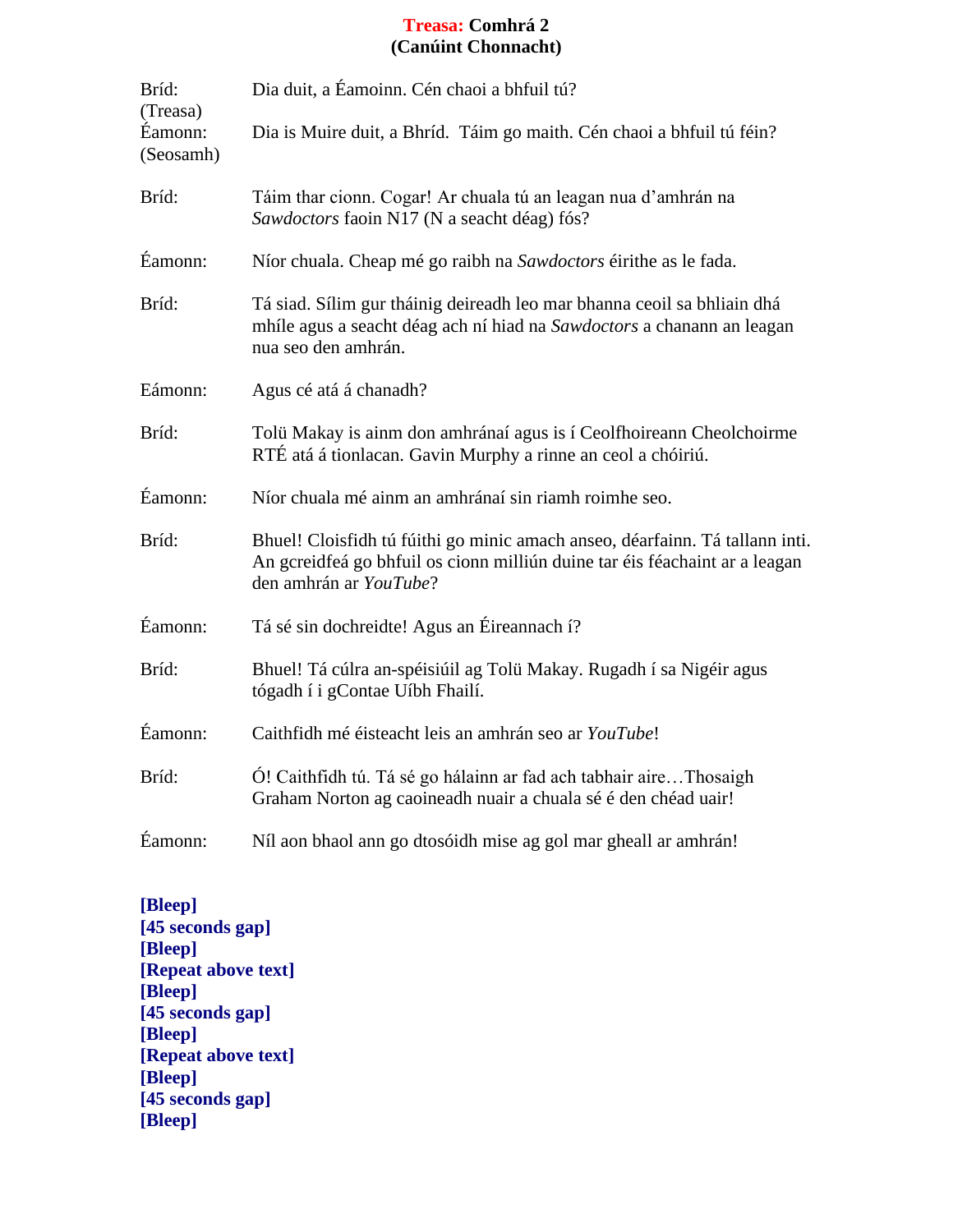|                                                                                                                                                                          | <b>Treasa: Comhrá 3</b><br>(Canúint Uladh)                                                                                                                                                                                             |
|--------------------------------------------------------------------------------------------------------------------------------------------------------------------------|----------------------------------------------------------------------------------------------------------------------------------------------------------------------------------------------------------------------------------------|
| Dónal:<br>(Muiris)                                                                                                                                                       | Dia duit a Mhoya. Ní fhaca mé thú le fada! Cad é mar a tharlaíonn sé go<br>bhfuil tú ar an taobh seo den bhaile?                                                                                                                       |
| Moya:<br>(Caitlín)                                                                                                                                                       | Dia is Muire duit, a Dhónail. An gcreidfeá go bhfuilim díreach tar éis<br>gluaisteán níos úire a cheannach!                                                                                                                            |
| Dónal:                                                                                                                                                                   | Maith thú! Comhghairdeas leat! Cár cheannaigh tú é?                                                                                                                                                                                    |
| Moya:                                                                                                                                                                    | Bhuel! Chuala mé fógra ar an raidió an tseachtain seo caite do Mhótair<br>Mhic Fhionnlaigh anseo i Leitir Ceannainn. Bhuail mé isteach chucu<br>daichead bomaite ó shin, labhair mé leis an bhainisteoir agus tá an<br>margadh déanta! |
| Dónal:                                                                                                                                                                   | Cad é a cheannaigh tú?                                                                                                                                                                                                                 |
| Moya:                                                                                                                                                                    | <i>Peugeot</i> dhá mhíle agus a hocht. Tá sé dhá bliain d'aois agus ní raibh sé<br>ró-chostasach. Fuair mé é ar fhiche míle euro.                                                                                                      |
| Dónal:                                                                                                                                                                   | Rinne tú margadh ar dóigh. Is gluaisteán breá mór é sin.                                                                                                                                                                               |
| Moya:                                                                                                                                                                    | Leis an bheirt pháistí, tá gluaisteán mór de dhíth orainn anois. Bíonn a spás<br>féin ag teastáil ó achan duine.                                                                                                                       |
| Dónal:                                                                                                                                                                   | Cén aois atá ag an ghirseach is óige anois?                                                                                                                                                                                            |
| Moya:                                                                                                                                                                    | Tá sí trí bliana d'aois. Fásann siad aníos go han-tapa.                                                                                                                                                                                |
| Dónal:                                                                                                                                                                   | Is fíor duit. Tá an buachaill is sine againne – Cormac - cúig bliana déag<br>d'aois i mbliana.                                                                                                                                         |
| Moya:                                                                                                                                                                    | Tá sé sin dochreidte. An mbeidh an Teastas Sóisearach á dhéanamh aige i<br>mbliana?                                                                                                                                                    |
| Dónal:                                                                                                                                                                   | Beidh. Tá sé doiligh a chreidiúint ceart go leor.                                                                                                                                                                                      |
| Moya:                                                                                                                                                                    | Bhuel, a Dhónail. Caithfidh mé rith. Beidh siad go léir ag iarraidh an<br>gluaisteán a fheiceáil sa bhaile. Tchífidh mé thú!                                                                                                           |
| Dónal:                                                                                                                                                                   | Ádh mór, a Mhoya!                                                                                                                                                                                                                      |
| [Bleep]<br>[45 seconds gap]<br>[Bleep]<br>[Repeat above text]<br>[Bleep]<br>[45 seconds gap]<br>[Bleep]<br>[Repeat above text]<br>[Bleep]<br>[45 seconds gap]<br>[Bleep] |                                                                                                                                                                                                                                        |

**[Bleep]**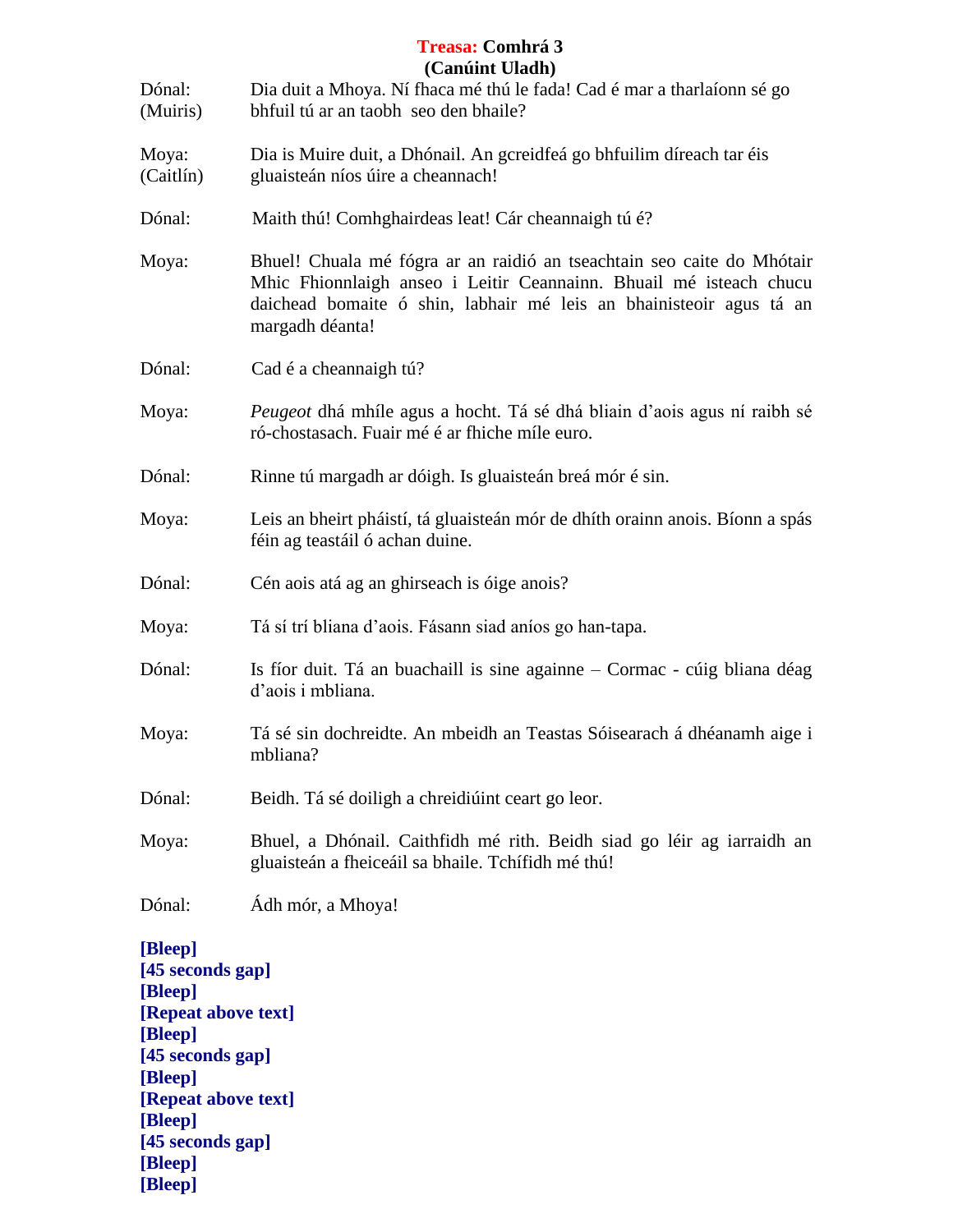Roinn C: Léigh ar do pháipéar scrúdaithe na treoracha agus na ceisteanna a bhaineann le Roinn C

**[Bleep] [30 seconds gap] [Bleep]**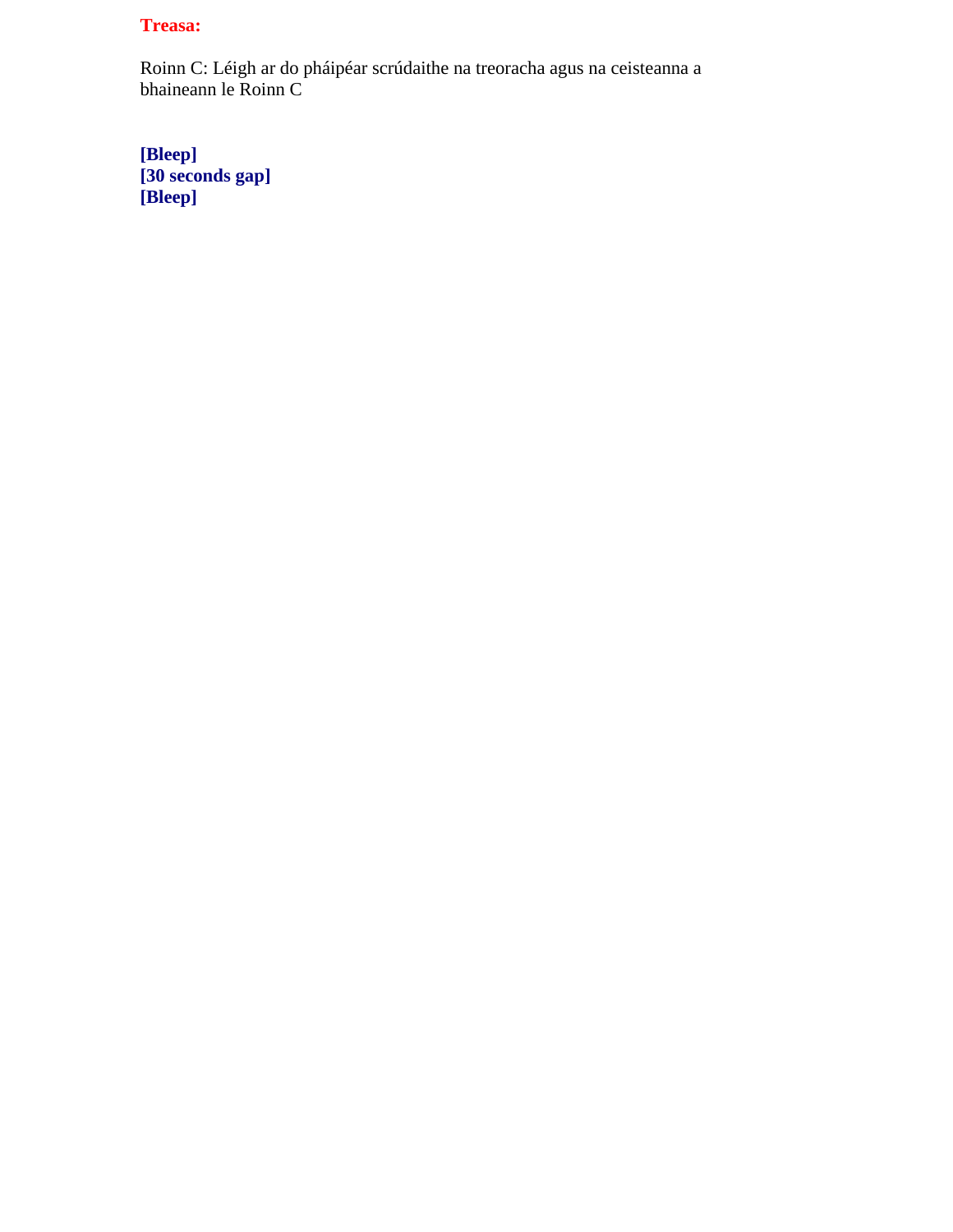### **(Canúint na Mumhan)**

### **Tomás:**

Téann grúpa d'fhiche duine ag snámh san fharraige lasmuigh den Daingean ag éirí na gréine gach Domhnach. "Snámh don Anam" a thugann an grúpa orthu féin. Is iad Nell Ní Chíobháin agus Enya Sheehy ó Chorca Dhuibhne a bhunaigh an grúpa nuair a bhog siad ar ais ó Chathair Chorcaí go Ciarraí ag tús na paindéime.

Bogann an grúpa timpeall ó thrá amháin go trá eile agus tá siad tar éis a bheith ag snámh ag Trá Fhionntrá, ag Trá an Fhíona agus ag an mBín Bán cheana féin. De ghnáth tar éis an tsnámha, bíonn muga tae nó caife ag baill an ghrúpa le chéile agus bíonn píosa cainte acu ar an trá, as Gaolainn, ar ndóigh.

Agus í ag caint leis an tuairisceoir teilifíse, Séan Mac an tSíghigh, dúirt Nell Ní Chíobháin go gcreideann sí go ndéanann an snámh maitheas don intinn agus don chorp agus nach gcuireann an fuacht isteach ar aon duine.

**[Bleep] [45 seconds gap] [Bleep] [Repeat above text] [Bleep] [45 seconds gap] [Bleep]**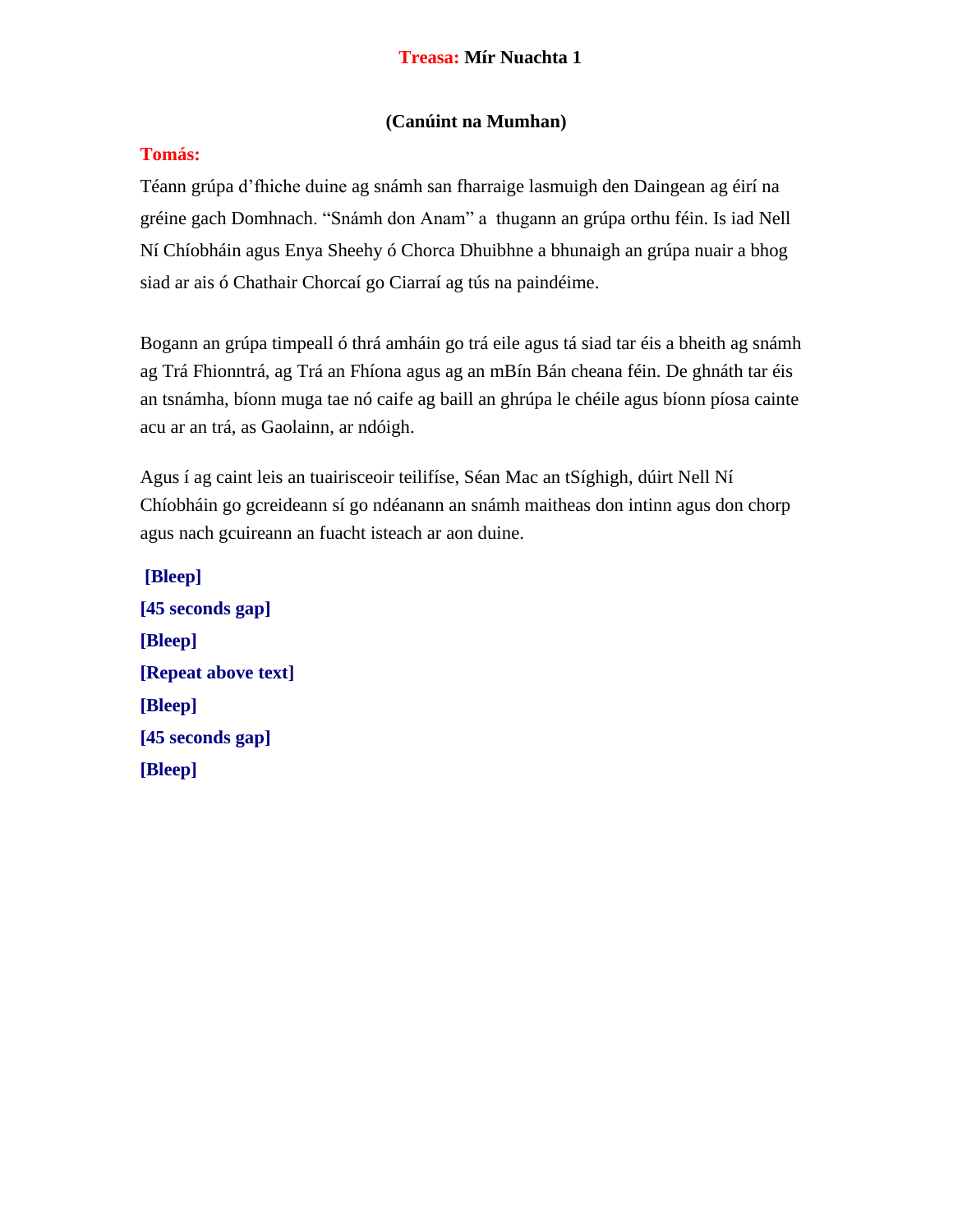### **(Canúint Chonnacht)**

### **Treasa:**

An tseachtain seo caite, ceapadh Saileog Ní Cheannabháin mar Amhránaí Cónaitheach ar an Sean-Nós in Ionad Léann na hÉireann, Ollscoil na hÉireann, Gaillimh.

Is amhránaí ar an sean-nós, ceoltóir agus cumadóir í Saileog a tógadh le Gaeilge i mBaile Átha Cliath. Is as Carna dá hathair, Peadar Ó Ceannabháin, agus tá clú airsean, freisin, mar amhránaí. Is veidhleadóir clasaiceach í a máthair, Úna Lawlor. Tá dhá albam d'amhráin eisithe ag Saileog agus fuair an dá albam léirmheasanna den chéad scoth.

Dúirt an Dochtúir Méabh Ní Fhuartháin, ó Ionad Léann na hÉireann, go raibh sí thar a bheith sásta go mbeadh Saileog ag cur sraith fhíorúil de cheardlanna ar fáil d'fhoireann agus do mhic léinn na hollscoile i bhfómhar na bliana seo.

**[Bleep] [45 seconds gap] [Bleep] [Repeat above text] [Bleep] [45 seconds gap] [Bleep]**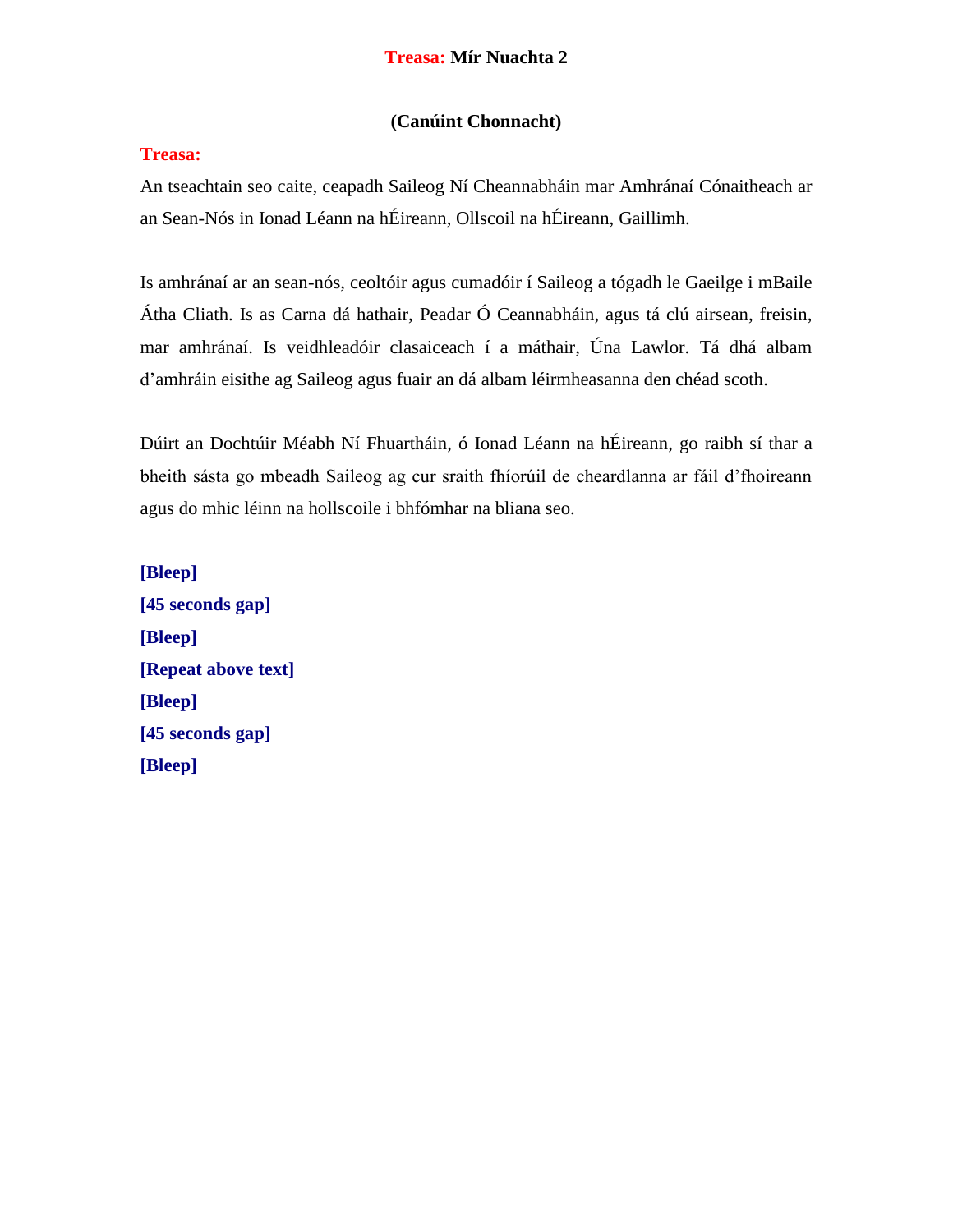#### **Treasa: Mír Nuachta 3**

#### **(Canúint Uladh)**

#### Caitlín:

Tá clár speisialta á chur le chéile ag RTÉ Raidió na Gaeltachta faoi stair Choláiste Bhríde, Rann na Feirste agus is é Damien Ó Dónaill a chuirfidh an clár i láthair. Is as ceantar Rann na Feirste do Damien ó dhúchas.

Tá Coláiste Bhríde ar cheann de na coláistí Gaeltachta is sine agus is cáiliúla sa tír. Bunaíodh an Coláiste sa bhliain naoi déag agus a dó dhéag, agus reáchtáltaí na cúrsaí samhraidh in Ó Méith, Contae Lú, ar dtús. Ansin, aistríodh an coláiste go Rann na Feirste, áit a raibh an Ghaeilge níos láidre. D'fhreastail barraíocht daoine cáiliúla ar an gcoláiste thar na blianta. Ina measc bhí, Éamon de Valera, TK Whitaker, Phil Coulter agus Tomás Ó Fiaich.

Dúirt Gearóid Mac Donncha, Ceannaire Raidió na Gaeltachta, go mbeadh an clár ar siúl ar an Lá Saoire Bainc, an dara lá de Mhí Lúnasa, ar a haon déag a chlog ar maidin, agus go gcuirfeadh iar-scoláirí de chuid an choláiste suim mhór san ábhar.

**[Bleep] [45 seconds gap] [Bleep] [Repeat above text] [Bleep] [45 seconds gap] [Bleep] [Bleep]**